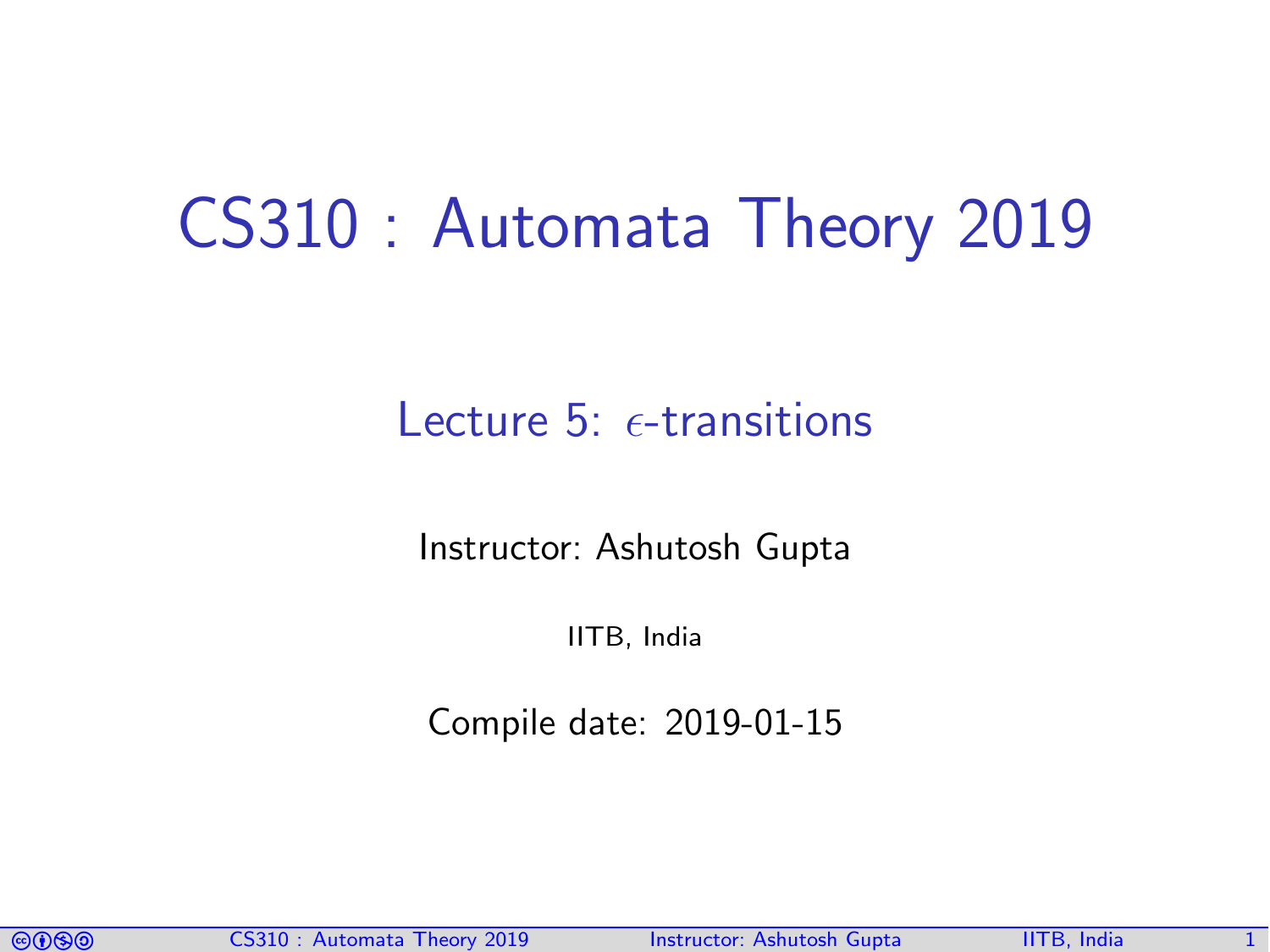# <span id="page-1-0"></span>Topic 5.1

#### $\epsilon$ [-transitions](#page-1-0)

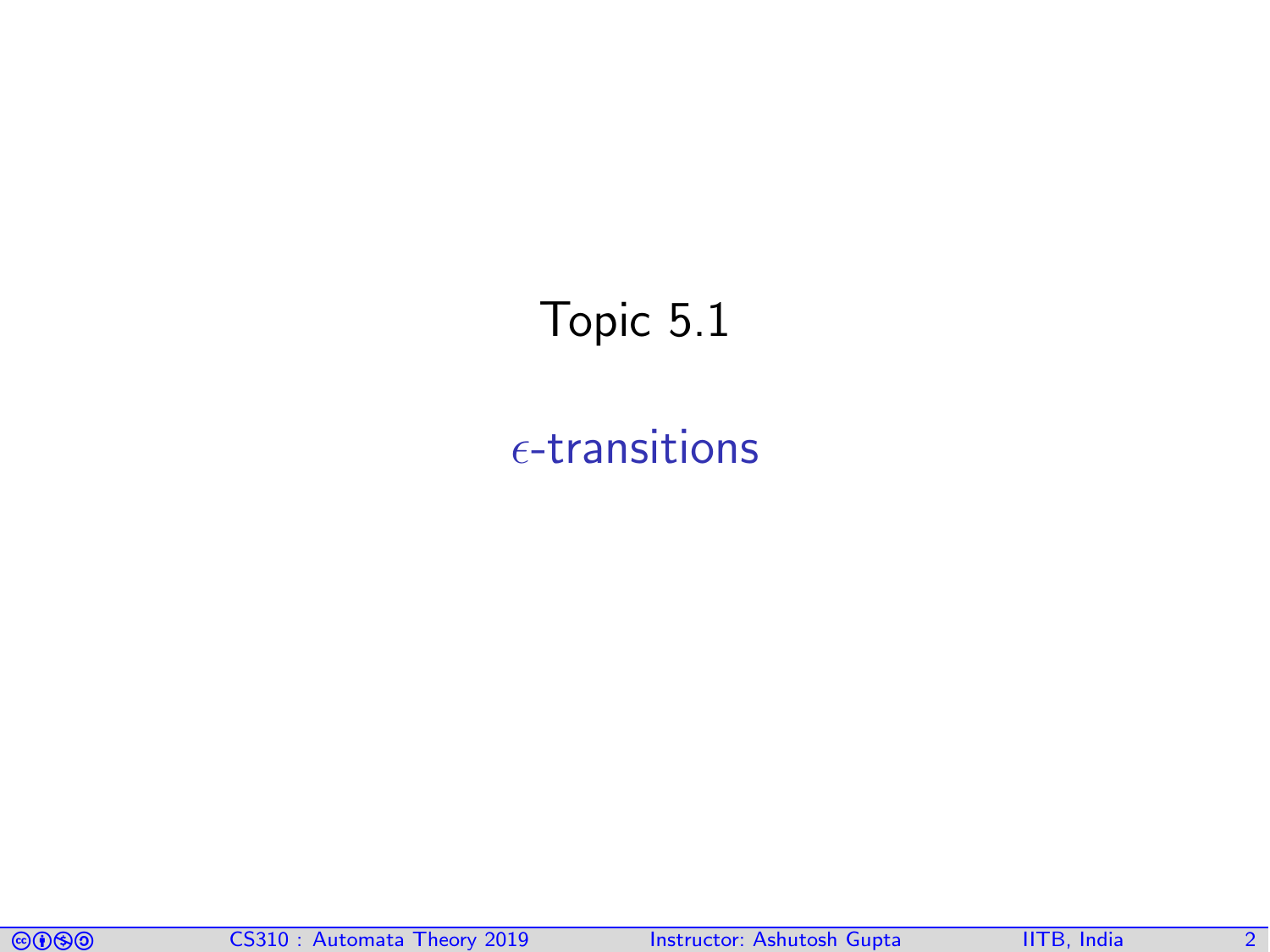### $\epsilon$ -transitions

Let us add another feature to our automaton.

Let us allow it to jump states without reading inputs. We will call such moves  $\epsilon$ -transitions.



#### Example 5.1

Consider the following automaton with  $\epsilon$ -transitions that recognizes integers without leading zeros.



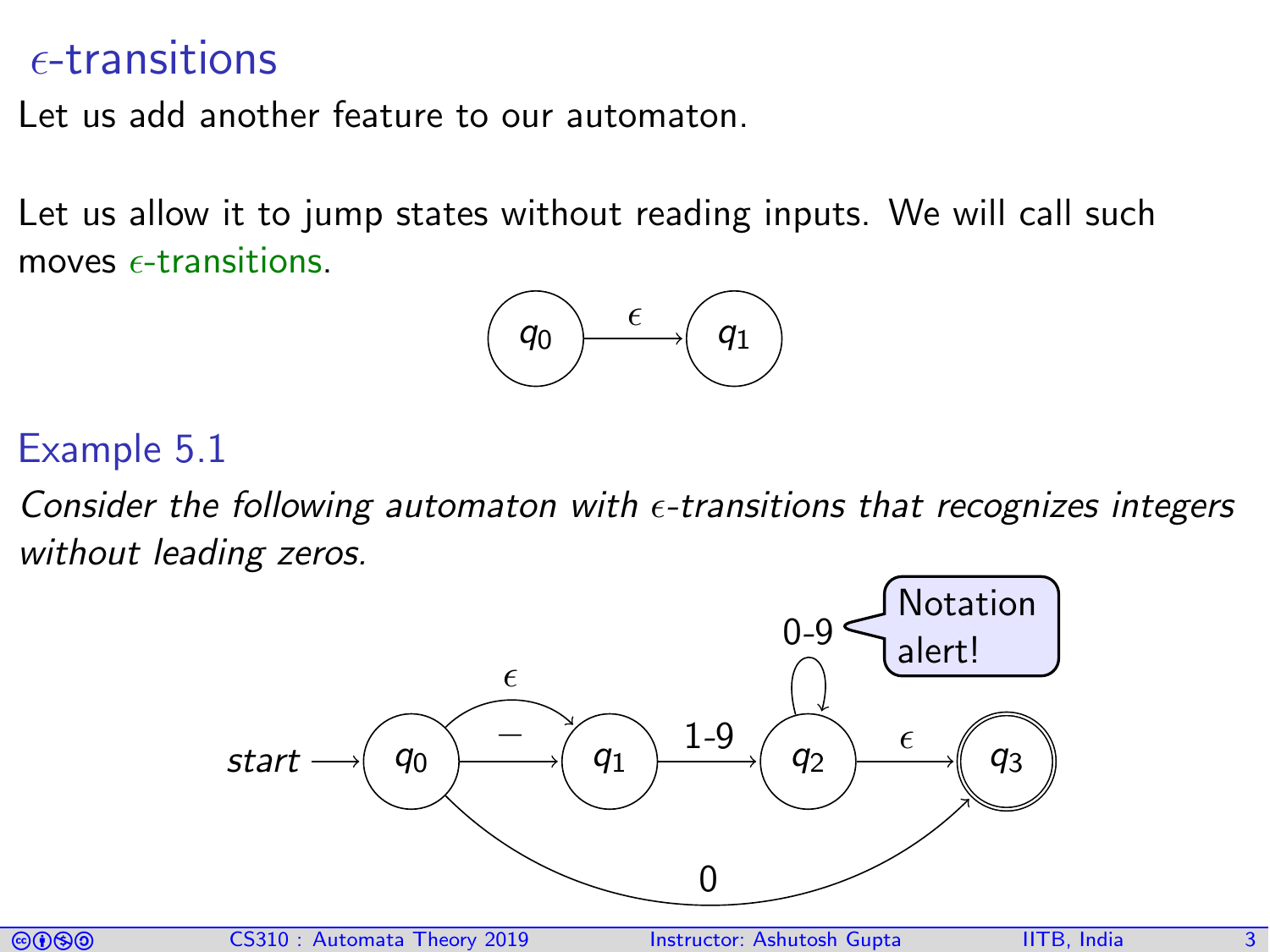Notation altert: specifying range of symbols

'-' is used to specify range of symbols.

Example 5.2 0-9 means {0, 1, 2, 3, 4, 5, 6, 7, 8, 9}

 $k$ -z means  $\{k, \ell, m, n, o, p, q, r, s, t, u, v, w, x, y, z\}$ 

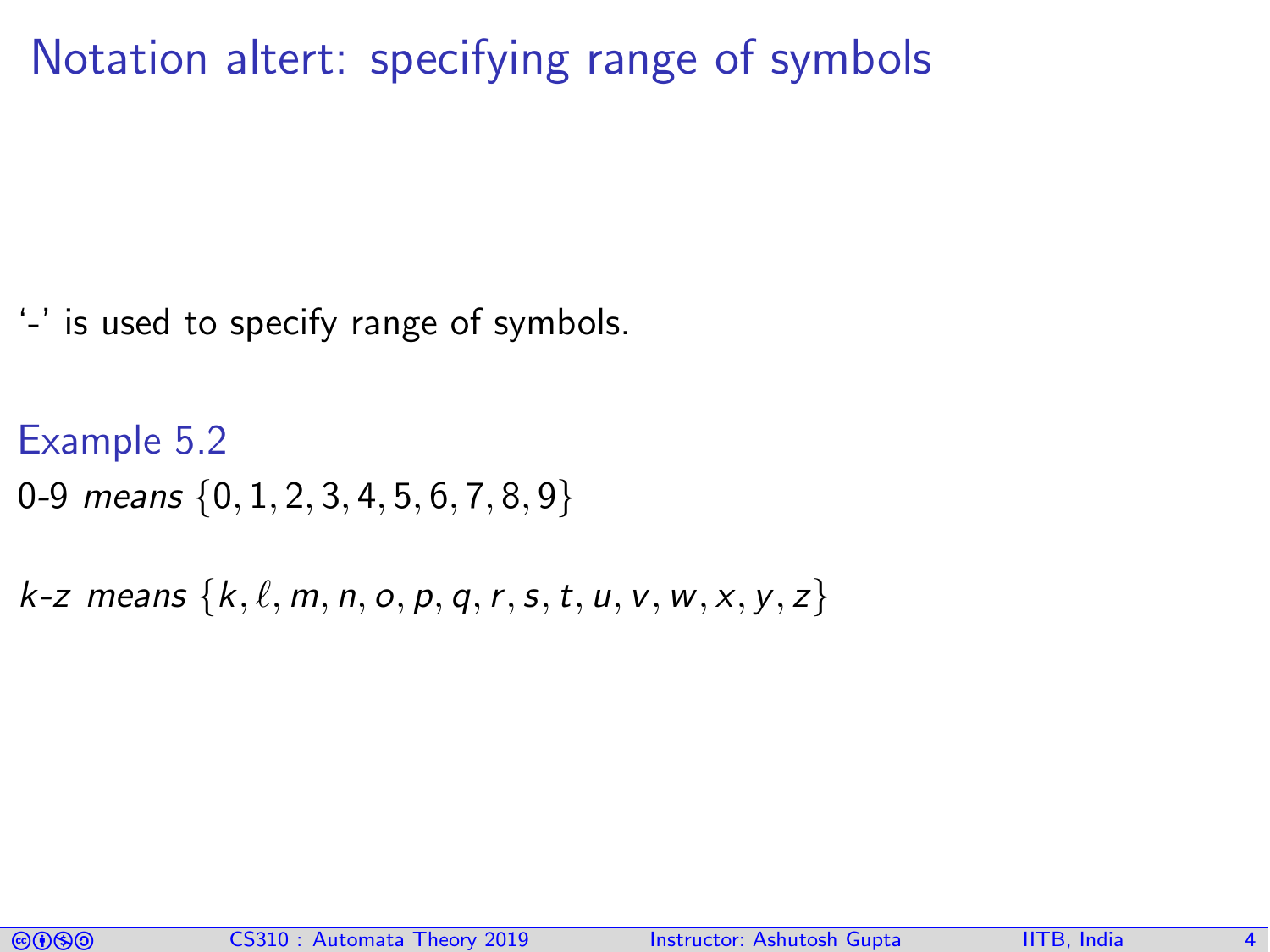

# Does the new power brings new languages?

No!

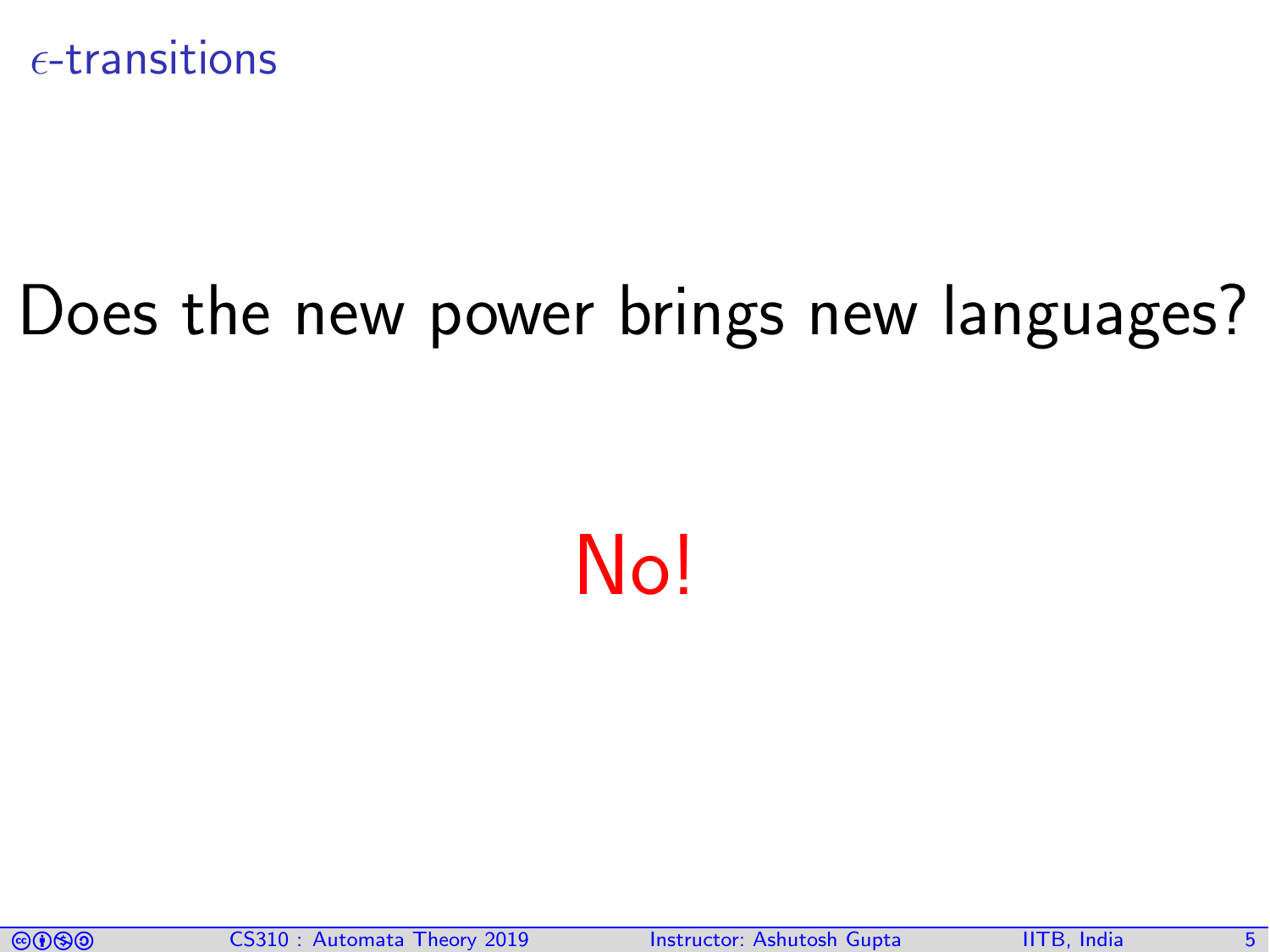## $\epsilon$ -NFA

#### Definition 5.1

A  $\epsilon$ -nondeterministic finite automaton( $\epsilon$ -NFA) A is a five-tuple

$$
\left(\mathit{Q},\Sigma,\delta,q_{0},\mathit{F}\right)
$$

where

- $\triangleright$  Q is a finite set of states.
- $\blacktriangleright$   $\Sigma$  is a finite set of input symbols,
- $\triangleright$   $\delta$  :  $Q \times \Sigma \cup \{\epsilon\} \rightarrow \mathfrak{p}(Q)$  is the transition function,
- $\blacktriangleright$   $q_0 \in Q$  is the start/initial state, and
- $\blacktriangleright$   $\vdash$   $\vdash$   $\subset$   $Q$  is a set of accepting states.

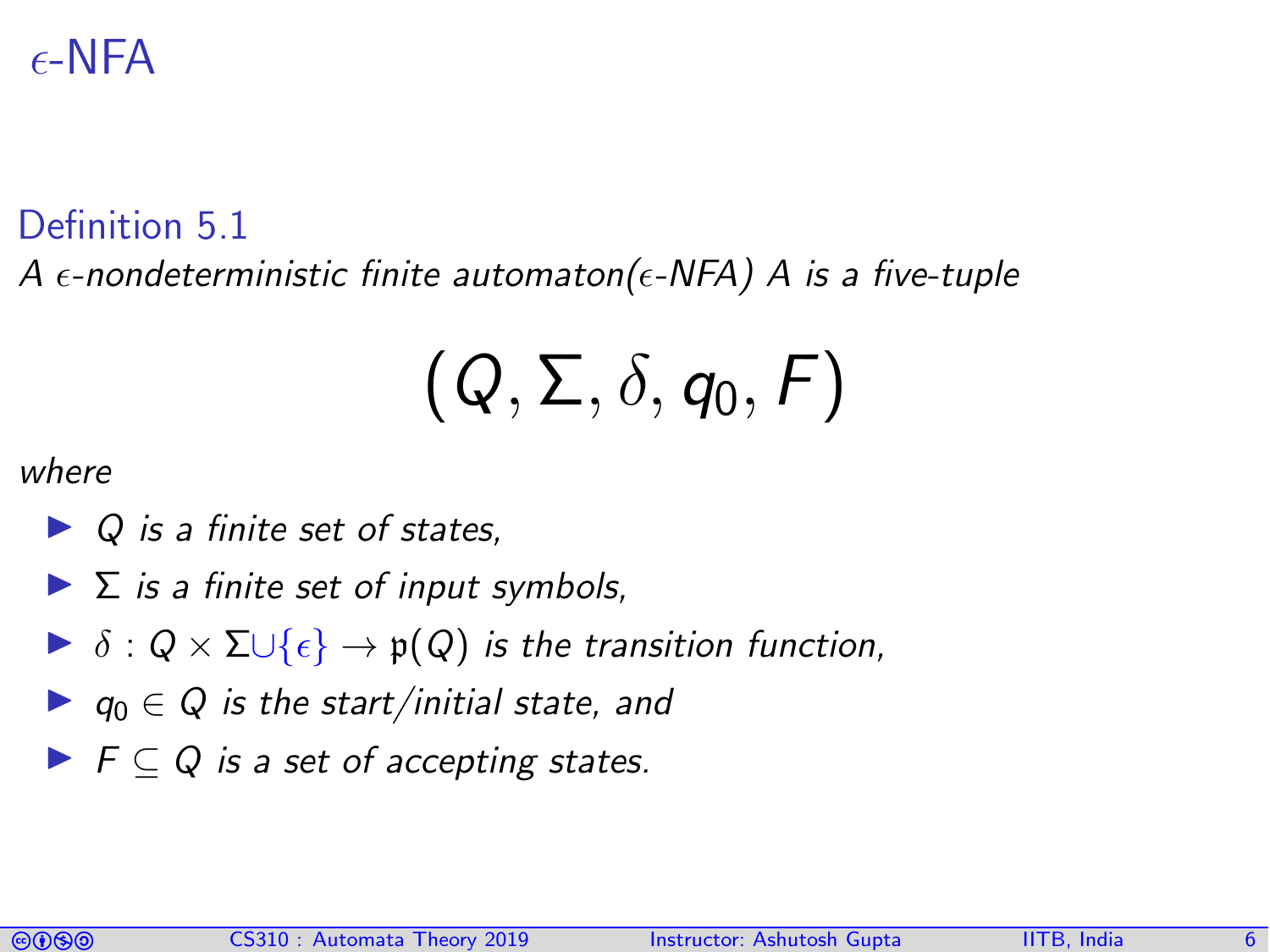#### $\epsilon$  closure

Definition 5.2 Let  $(Q, \Sigma, \delta, q_0, F)$  be an  $\epsilon$ -NFA. For each set  $S \subseteq Q$ , ECLOSE(S) is the set of states reachable via  $\epsilon$ -transitions from S.

Example 5.3



► ECLOSE(
$$
\{q_0\}
$$
) = { $q_0, q_1$ }  
\n▶ ECLOSE( $\{q_2\}$ ) = { $q_2, q_3$ }  
\n▶ ECLOSE( $\{q_1\}$ ) = { $q_1$ }  
\n▶ ECLOSE( $\{q_0, q_2\}$ ) = { $q_0, q_1, q_2, q_3$ }

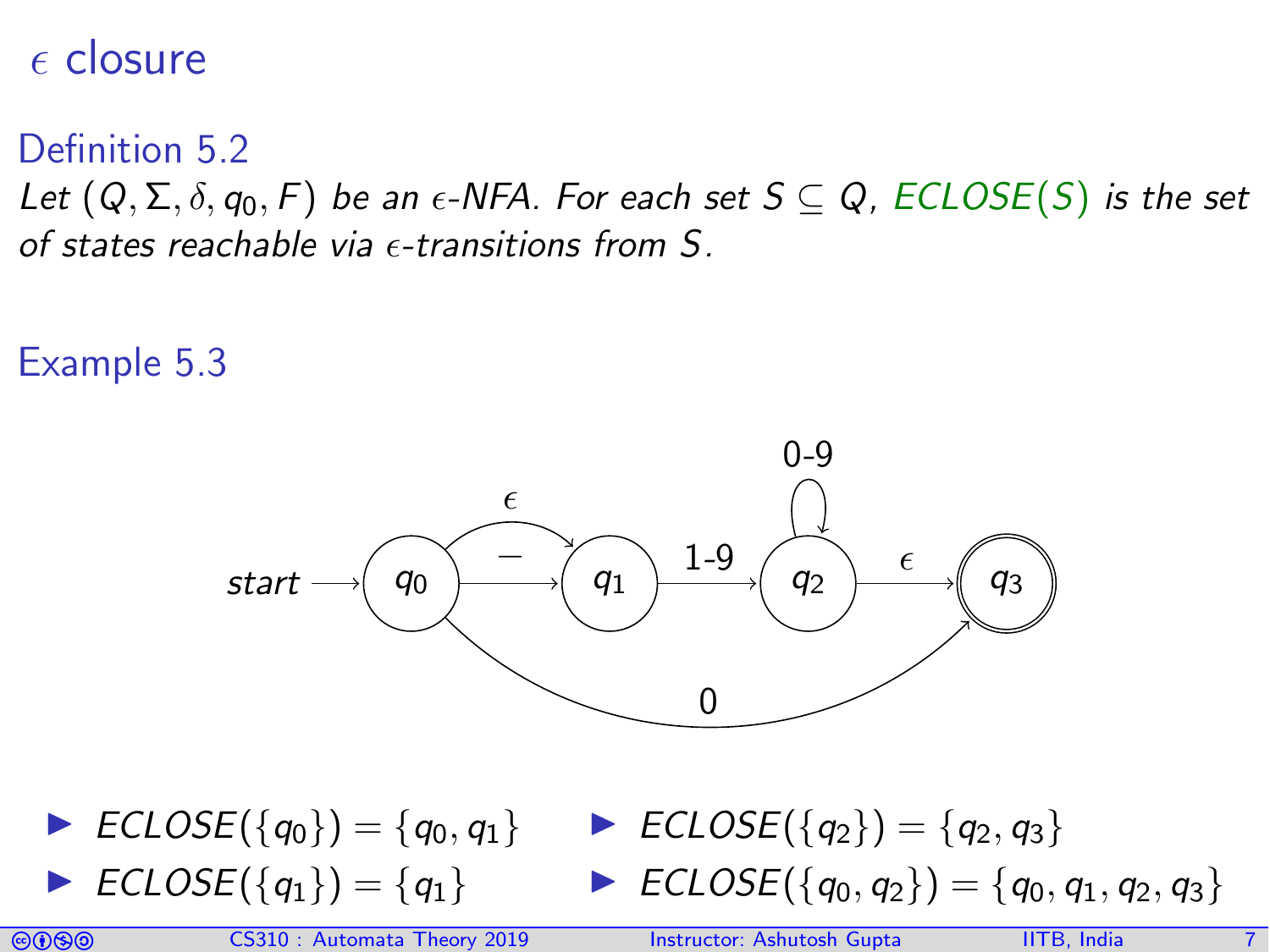## Extending the transition function to words

#### Definition 5.3 Let  $A=(Q,\Sigma,\delta,q_0,F)$  be an  $\epsilon$ -NFA. Let  $\hat\delta:Q\times\Sigma^*\to\mathfrak p(Q)$  be defined as follows.

$$
\hat{\delta}(q,\epsilon) \triangleq ECLOSE(\{q\})
$$
  

$$
\hat{\delta}(q, wa) \triangleq \bigcup_{q' \in \hat{\delta}(q,w)} ECLOSE(\delta(q', a))
$$

Example 5.4



 $\hat{\delta}(q_0, \epsilon) = \{q_0, q_1\} \quad \hat{\delta}(q_0, 1) = \{q_2, q_3\}$  $\hat{\delta}(q_0,10)=\bigcup_{q'\in\hat{\delta}(q_0,1)}\delta(q',0)=\text{\textit{ECLOSE}}(\delta(q_2,1))\cup\text{\textit{ECLOSE}}(\delta(q_3,1))$  $=$  ECLOSE({q<sub>2</sub>}) ∪ ECLOSE( $\emptyset$ ) = {q<sub>2</sub>, q<sub>3</sub>} ∪  $\emptyset$  = {q<sub>2</sub>, q<sub>3</sub>}

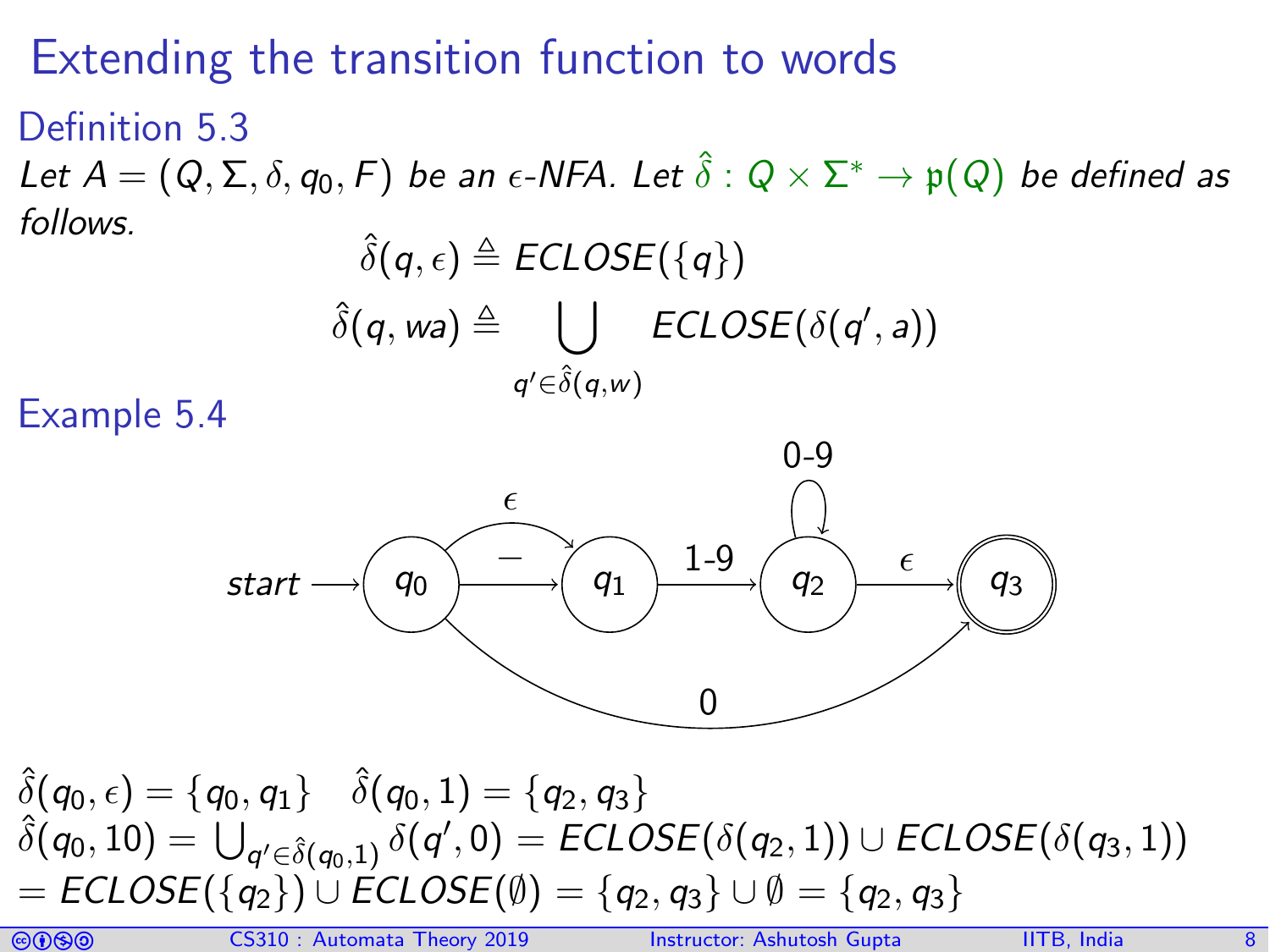### Exercise: extended transitions

Exercise 5.1



Give value of the following function applications  $\blacktriangleright$   $\hat{\delta}(q_2, ba) =$  $\blacktriangleright$   $\hat{\delta}(q_1, bb) =$  $\blacktriangleright \hat{\delta}(q_0, a) =$  $\blacktriangleright \hat{\delta}(q_0, bbb) =$ 

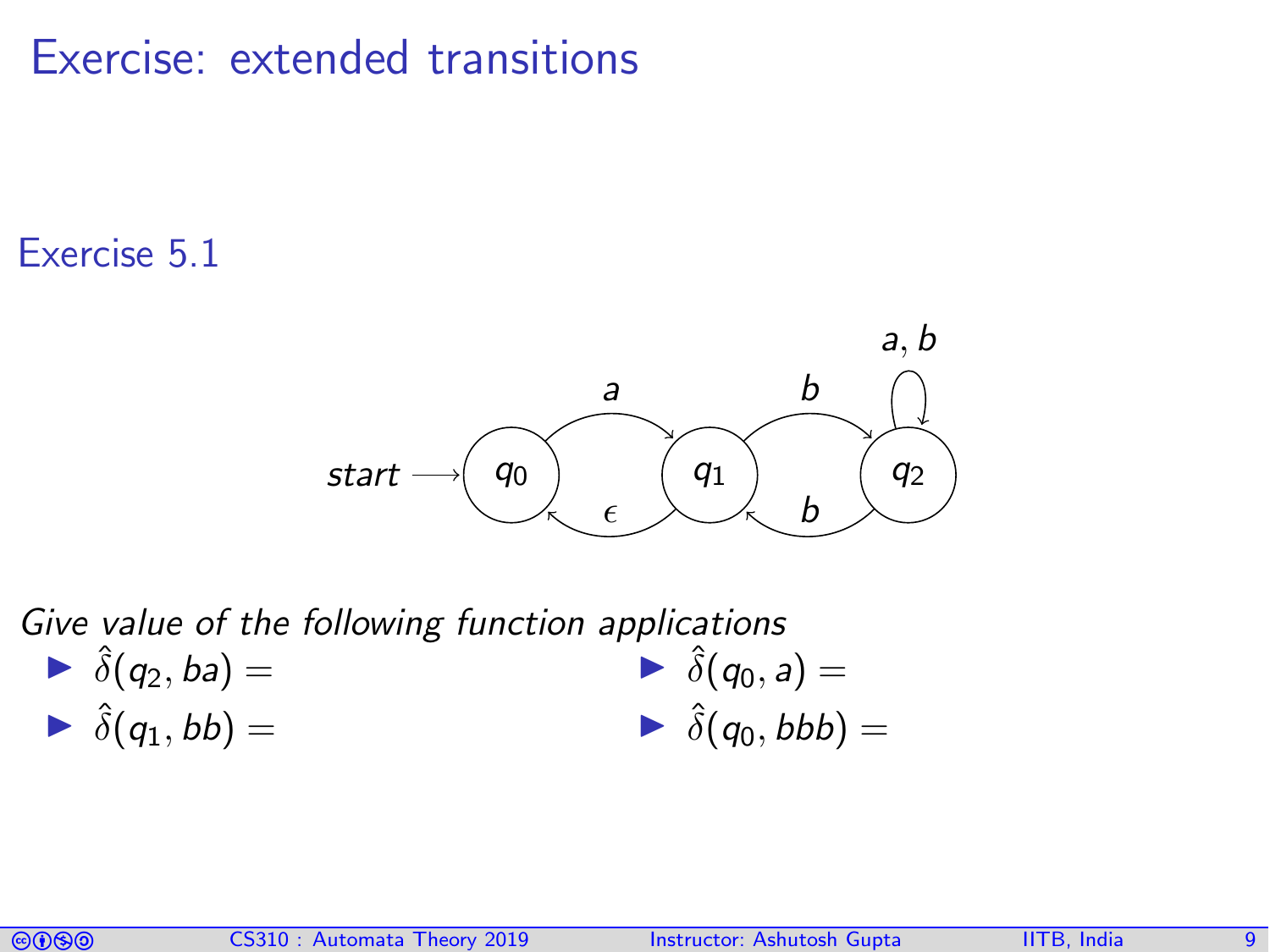## Accepted word

Definition 5.4 A word w is accepted by an  $\epsilon$ -NFA  $A = (Q, \Sigma, \delta, q_0, F)$  if  $\hat{\delta}(q_0, w) \cap F \neq \emptyset$ .

#### Example 5.5

Consider the following NFA



Since  $\hat{\delta}(q_0, 10) = \{q_2, q_3\}$ , 10 is accepted by the above  $\epsilon$ -NFA.

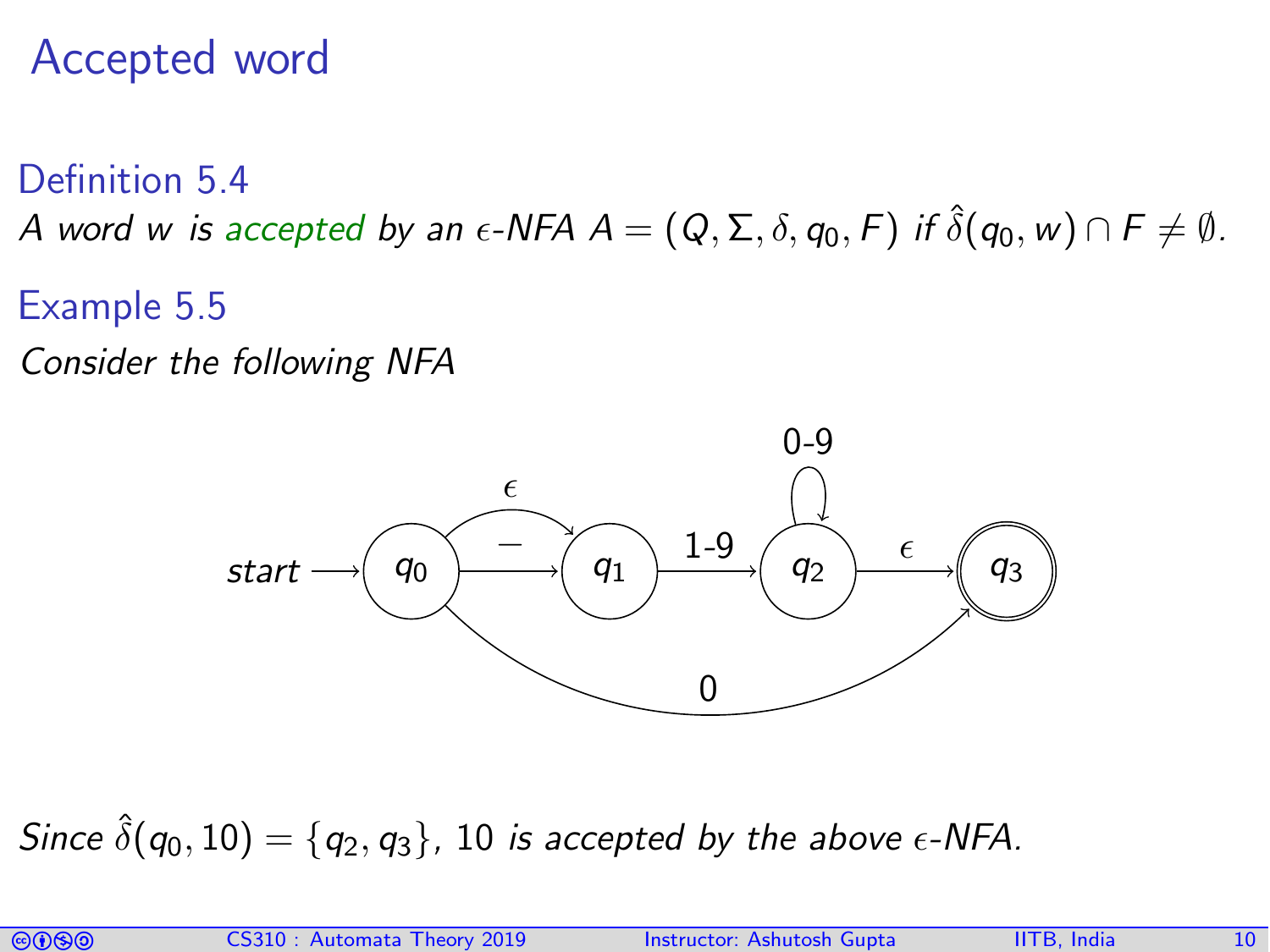## Eliminating  $\epsilon$  transitions

#### Theorem 5.1

<span id="page-10-0"></span>Let  $A = (Q, \Sigma, \delta, q_0, F)$  be an  $\epsilon$ -NFA. There is an NFA A' such that  $L(A) = L(A')$ .

#### **Proof**

We construct  $A' = (Q, \Sigma, \delta', q_0, \digamma)$ , where for each  $a \in \Sigma$  and  $q \in Q$  $\delta'(q, a) \triangleq \text{ECLOSE}(\delta(q, a)).$ 

Intuitively, the above construction works.

Commentary: The above construction adds only new transitions. No new state.

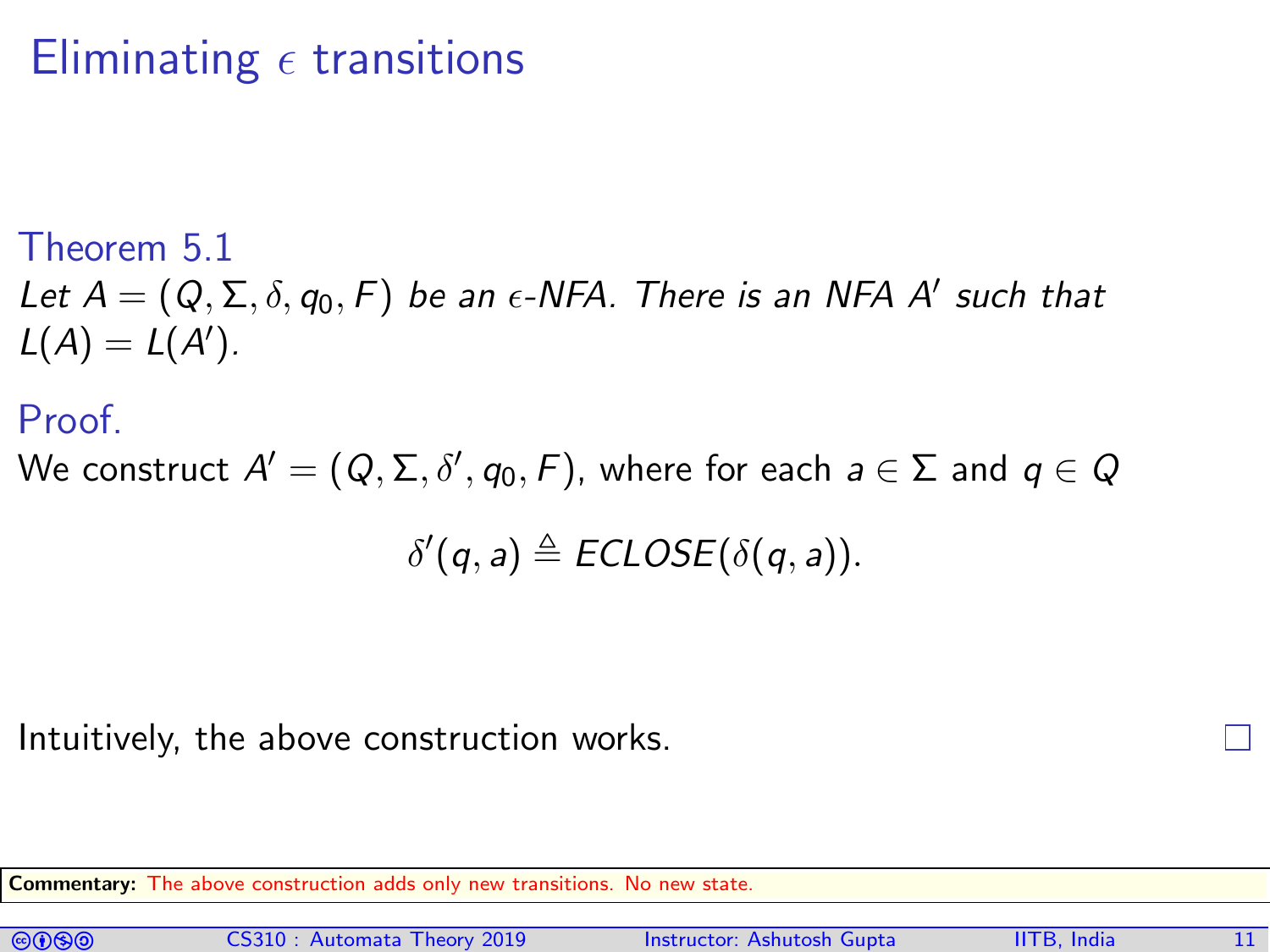# Example: eliminating  $\epsilon$  transitions



After removing  $\epsilon$  transition, we obtain the black transitions.



The above red transitions are added after applying  $\epsilon$  closure.

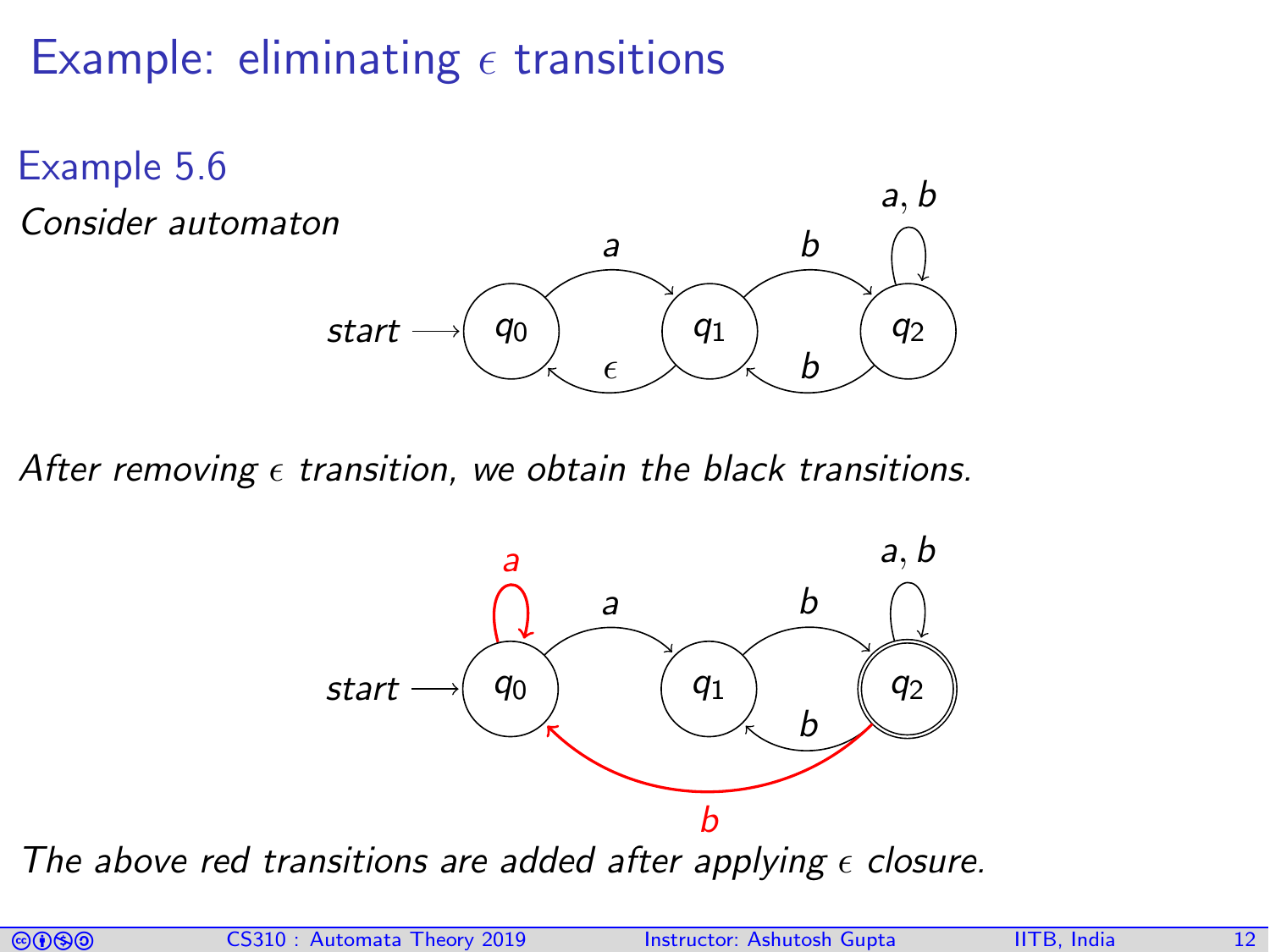# Example II: eliminating  $\epsilon$  transitions

Example 5.7



After removing  $\epsilon$  transition and applying  $\epsilon$  closure, we obtain



#### Exercise 5.2

Is the above construction correct?

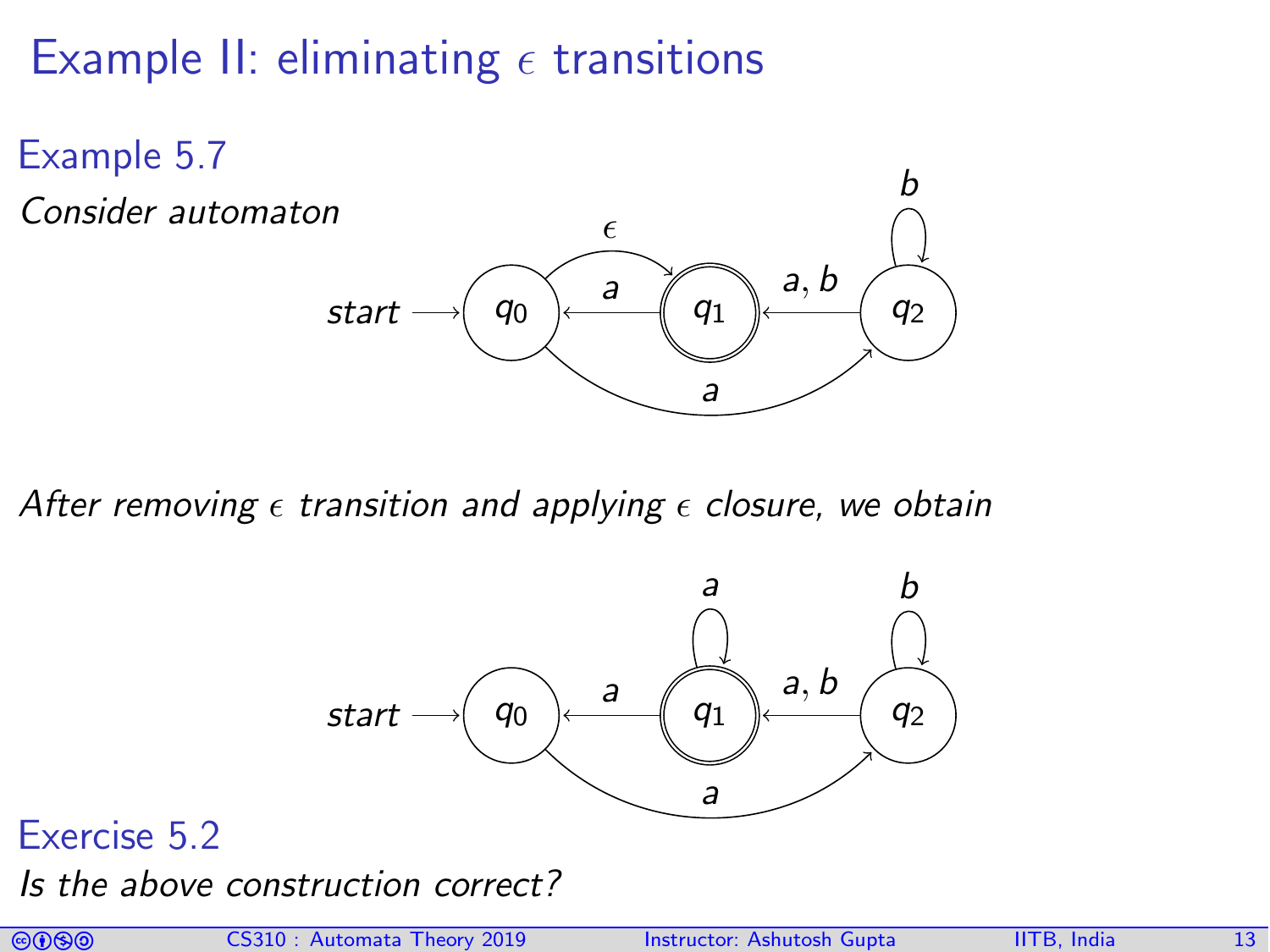## Correct construction for eliminating  $\epsilon$  transitions

Earlier construction was handling the base case incorrectly!

We need cases between initial visit of  $q_0$  and later repeated visits of  $q_0$ .

Correct proof for theorem 5.1. 
$$
\left[\begin{array}{c}\n\text{A fresh copy of} \\
\text{the initial state!} \\
\hline\n\end{array}\right]
$$

\nWe construct  $A' = (Q \cup \{q'_0\}, \Sigma, \delta', q'_0, F')$ , where  $\delta'(q'_0, a) \triangleq ECLOSE(\delta(ECLOSE(\{q_0\}), a)),$   $\left[\begin{array}{c}\n\text{For initial} \\
\hline\n\end{array}\right]$ 

\n•  $\delta'(q, a) \triangleq ECLOSE(\delta(q, a))$  for each  $a \in \Sigma$  and  $q \in Q$ ,

\n•  $F' \triangleq \left\{\begin{array}{cc} F \cup \{q'_0\} & ECLOSE(\{q_0\}) \cap F \neq \emptyset \\ \hline\nF & \text{otherwise.}\n\end{array}\right\}$ 

Commentary: In the book, the DFA construction is presented. Here we only translating to NFA, because we already know how to<br>convert from NFA to DFA. Please be mindful of this difference convert from NFA to DFA. Please be mindful of this difference.

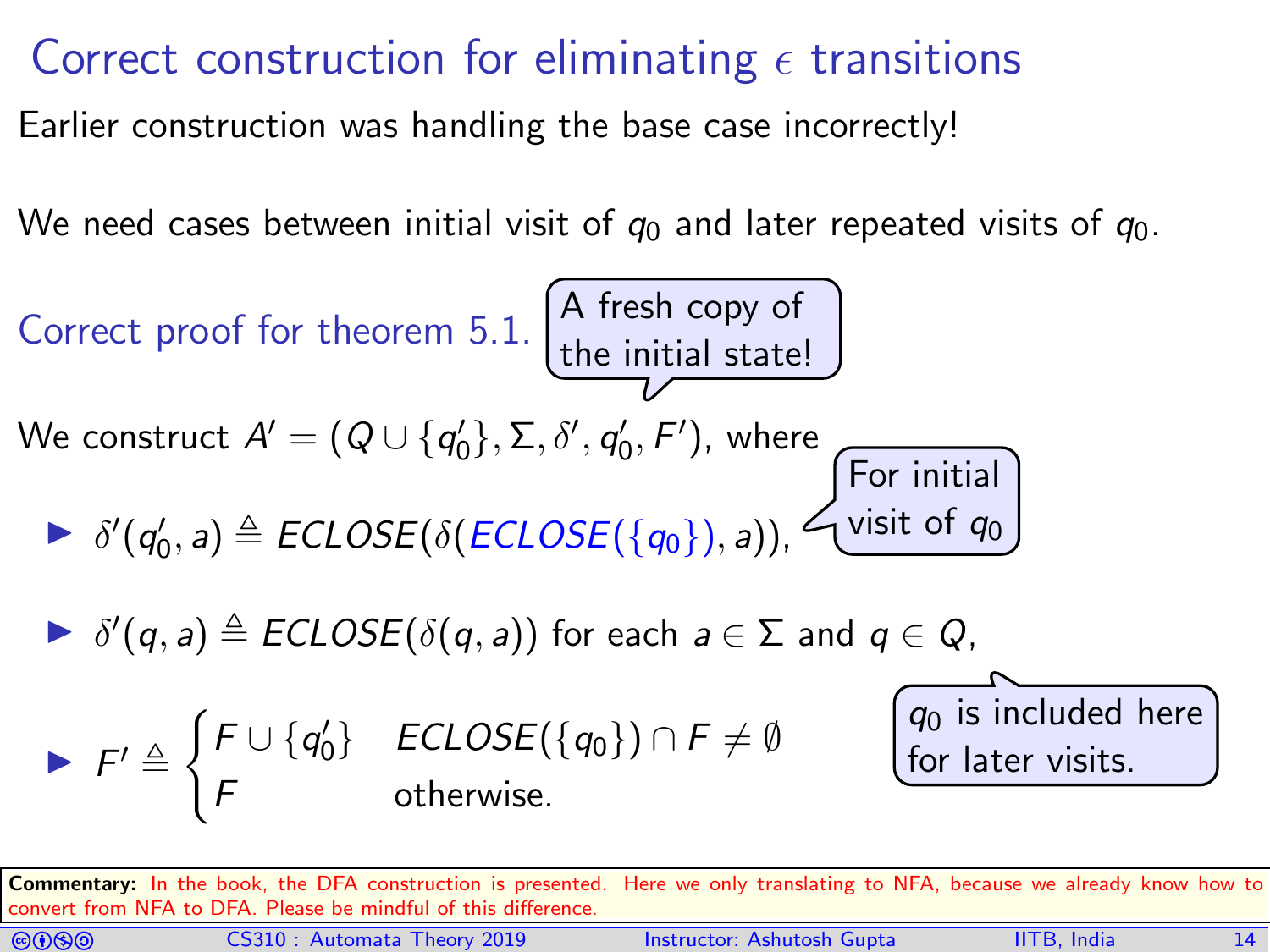# Example II: eliminating  $\epsilon$  transitions (corrected)



The corresponding NFA is



 $\delta'(q'_0, a) \triangleq \textit{ECLOSE}(\delta(\textit{ECLOSE}(\{q_0\}), a))$  $=$  ECLOSE( $\delta$ { $q_0, q_1$ }, a)) = ECLOSE( $\{q_2, q_0\}$ )) =  $\{q_0, q_1, q_2\}$ 

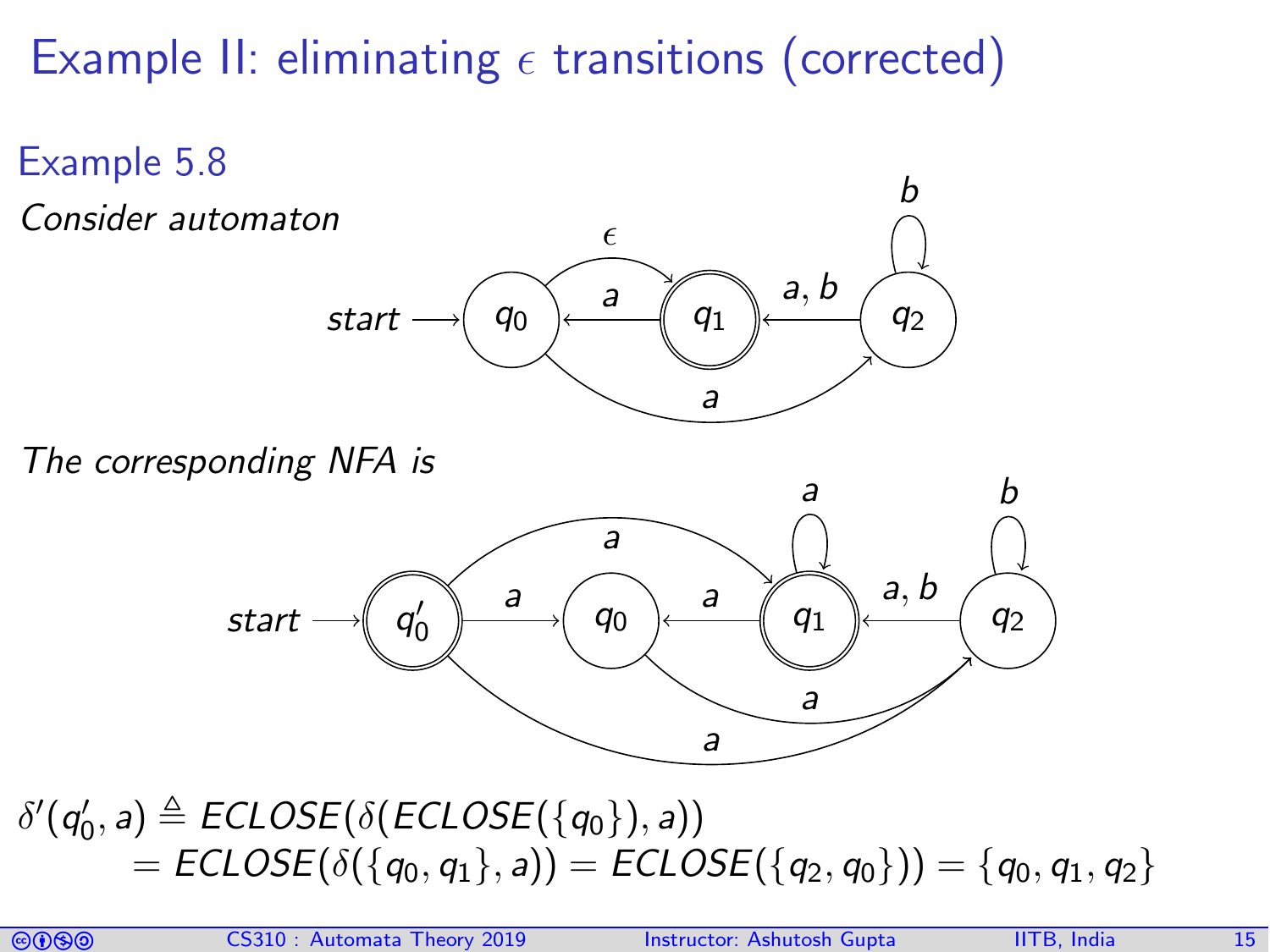#### $\epsilon$ -NFAs

 $\epsilon$ -NFAs still recognize regular languages.

 $\epsilon$ -NFAs, why are they useful?

To be continued...